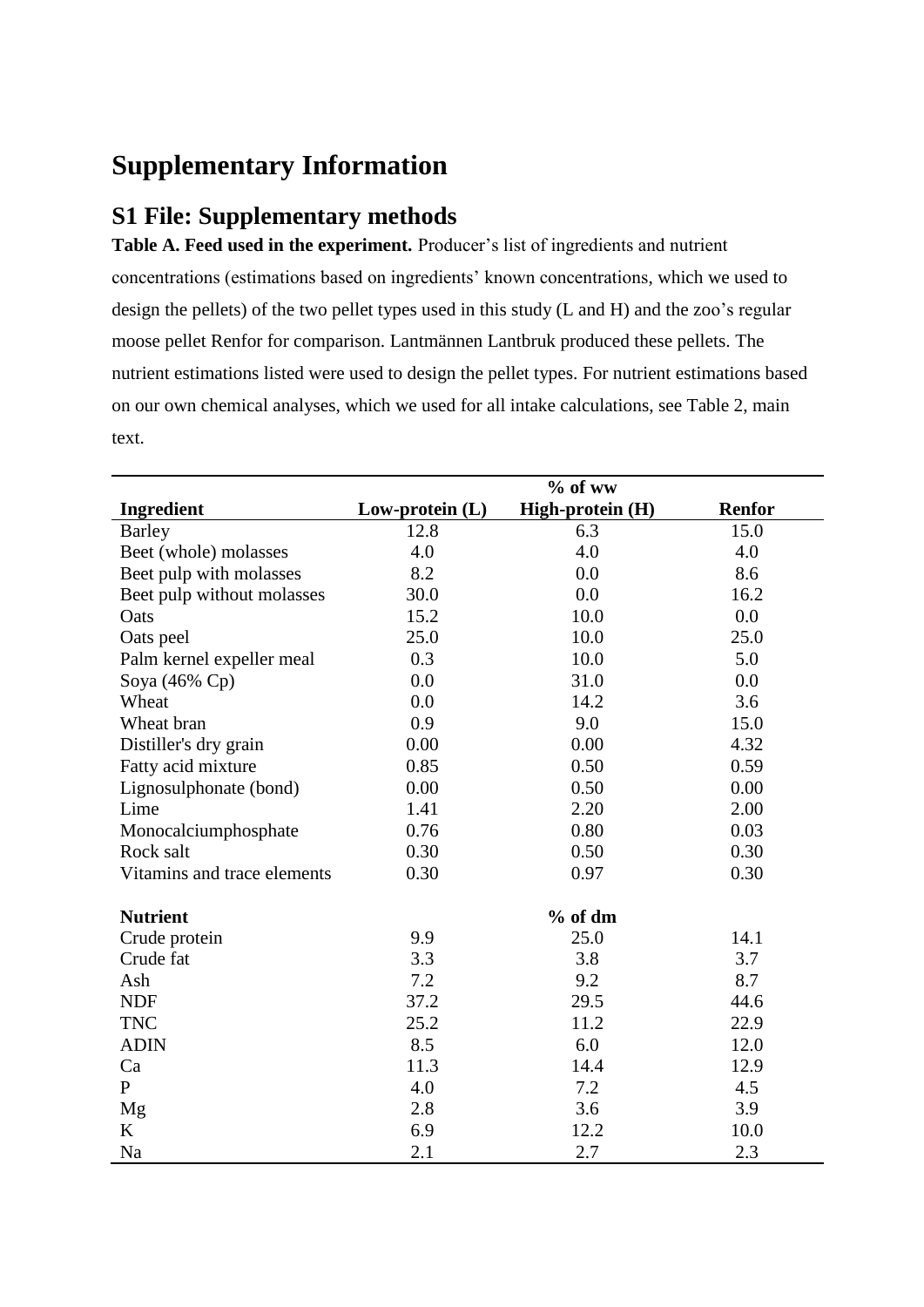## **Housing of study subjects**

The study took place at the Skåne Zoo, certified by the Swedish Board of Agriculture to conduct research within their premises. An ethics permit for the study was granted separately by the Swedish Board of Agriculture (permit no. M 247-11). The study was carried out in two pre-established moose enclosures (3.5 ha and 4 ha) that contained a mature forest canopy for shade and rest, but almost no natural browse. Each enclosure could be divided into two subsections for safe entry by researchers and staff. For a description of feeding arrangements, see "Experimental Procedure", Methods, main text. All moose were born in captivity. They were in good health as regularly confirmed by the zoo veterinarian. The normal care of the moose included the twice daily provision of newly harvested branches of broadleaved trees. However, the vast majority of the food provided consisted of pellets. There were no structural changes made to the animal's housing for the sake of this experiment. No moose showed signs of ill health during the entire period.

## **Experimental procedure**

For nutritional analyses we collected plant samples that were consistent with the item type and bite sizes observed to be eaten. In conjunction with supplying browse each morning and afternoon, a ninth branch was randomly selected as an unbrowsed representative of each batch. The branch was weighed, twigs were counted and all the twigs under a certain diameter (6 mm for *S. caprea* and *S. cinerea;* 9 mm for *S. fragilis*) were removed from the branch, weighed and placed in plastic bags. Decisions regarding maximum diameters were guided by the observations described in the main text. We removed bark in strips of a width and length similar to how the moose removed bark (1-2 cm wide, 5-20 cm long). In total 51 branches of *S. caprea* were sampled, 18 of *S. cinerea* and 39 of *S. fragilis*.

#### **Chemical Analysis**

Because the diameter of twigs greatly influences the degree of digestibility [\(Hjeljord et al.](#page-3-0)  [1982,](#page-3-0) [Vivas et al. 1991\)](#page-4-0), we divided the defrosted twigs into two categories: "fine" (<4 mm diam. for *S. caprea* and *S. cinerea*; <3 mm for *S. fragilis*) and "coarse" (4-6 mm diam. for *S. caprea* and *S. cinerea*; 3-9 mm for *S. fragilis*). The cut-off diameter between "fine" and "coarse" twig depended on the tree species' general twig anatomy which was similar between *S. caprea* and *S. cinerea* but differed for *S. fragilis*, which has longer, more slender shoots.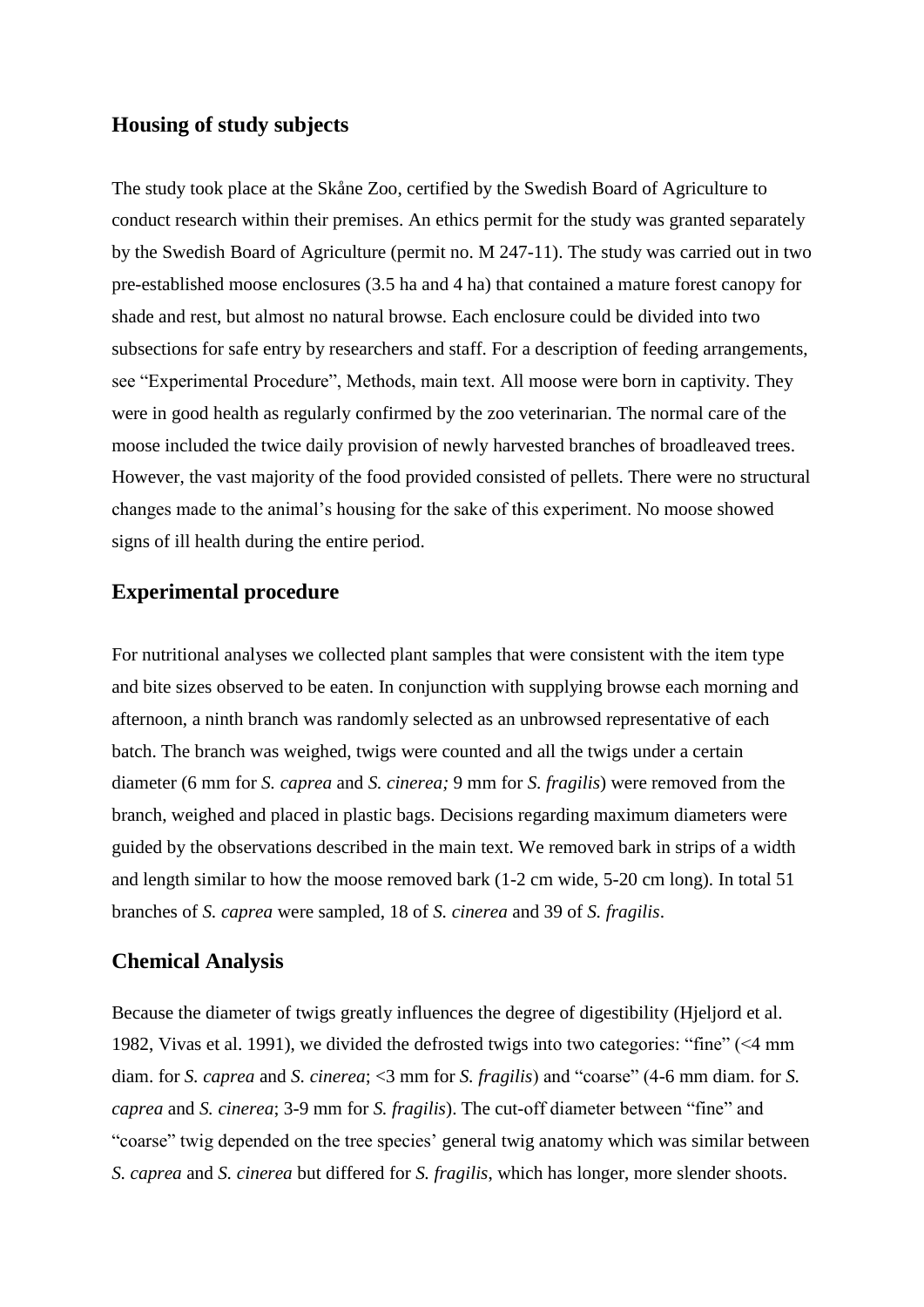Residual moisture in all ground material was determined by oven drying at 103 °C for 16 h. Ash was determined by ignition at 550 °C for 3 h. Nitrogen concentration (totN) was determined by the Kjeldahl method (NCFA 1976) using a 2020 Digestor and a 2400 Kjeltec Analyser Unit (FOSS Analytical A/S, Hillerød, Denmark). Crude fat content was estimated by petroleum spirit extraction (bp 40-60°C) following hydrolysis in 3N HCl [\(Anon. 1984\)](#page-3-1) using a 1047 Hydrolyzing Unit and a Soxtec System HT 1043 Extraction Unit (FOSS Analytical A/S). Because various non-fat components, such as waxes and cutin, were likely extracted from the twig and bark samples using this method, we subtracted 1 from the result to avoid overestimation of fat in browse items [\(Palmquist and Jenkins 2003\)](#page-3-2).

Tannins may also limit the availability of N for moose [\(McArt et al. 2009,](#page-3-3) [Spalinger et al.](#page-3-4)  [2010\)](#page-3-4). However, the protein-precipitation capacity of tannins in stems is about half of that in leaves (*Salix scouleriana* and *S. alaxensis,* [Spalinger et al. 2010\)](#page-3-4) and the two grain-based pellet types were assumed to have very low (and similar) tannin concentrations. Therefore, we did not assess the effect of tannins on protein digestibility. The ADIN subtraction method represents protein availability well for ruminants [\(Waters et al. 1992,](#page-4-1) [Van Soest 1994,](#page-3-5) [Licitra](#page-3-6)  [et al. 1996\)](#page-3-6) and for herbivores in general when tannins are absent [\(Wallis et](#page-4-2) al. 2012).

#### **Data Analysis**

Rates of ruminal fermentation, and thus the resultant energetic value of digestible carbohydrates, can be highly variable [\(Van Soest et al. 1991,](#page-4-3) [Allen 1997\)](#page-3-7). While our measure of digestible fiber incorporates a good estimate of digestibility using *in vitro* techniques with moose rumen liquid, we have assumed total fermentation of non-structural carbohydrates. Our measure of NPE may therefore be an overestimate. However, because we only use this measure in regards to pellets (where fermentation rates should be similar for both pellet types) the introduced error should not be of concern.

#### **Statistical Analysis**

The GLMM and LMMs were done in the MASS [\(Venables and Ripley 2002\)](#page-4-4) and nlme [\(Pinheiro et al. 2013\)](#page-3-8) packages, respectively, while the post-hoc tests of the LMMs were done by applying the multcomp package [\(Hothorn and Westfall 2008\)](#page-3-9). The statistical models were evaluated concerning homoscedasticity, and other patterns in the residuals, by plotting the Pearson residuals against the predicted values. To achieve homoscedasticity all response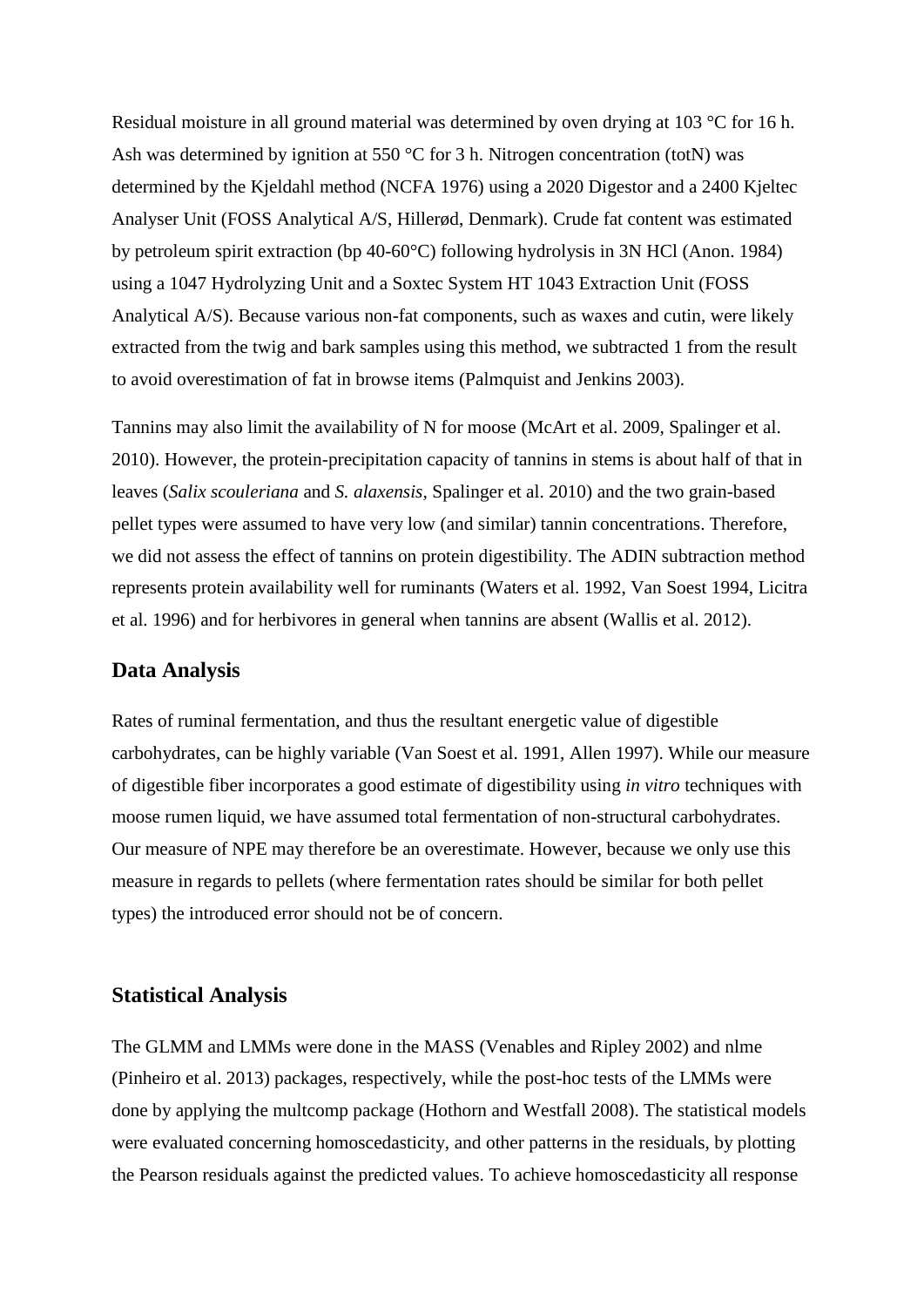variables analyzed by LMMs were log-transformed, with the exception of daily intake of non-protein energy.

# **References used in Supplementary Information**

- <span id="page-3-7"></span>Allen, M. S. 1997. Relationship between fermentation acid production in the rumen and the requirement for physically effective fiber. J Dairy Sci **80**:1447-1462.
- <span id="page-3-1"></span>NCFA. Nitrogen. Determination in food and feed according to Kjeldahl. Nordic Committee on Food Analysis, No. 6, 3rd ed. Esbo, Finland., 1976.

Anon. 1984. Determination of crude oils and fat: Method B. Official J Europ Communities.

- <span id="page-3-0"></span>Hjeljord, O., F. Sundstol, and H. Haagenrud. 1982. The nutritional value of browse to moose. J Wildl Manag **46**:333-343.
- <span id="page-3-9"></span>Hothorn, T., and P. Westfall. 2008. Simultaneous Inference in General Parametric Models. Biom Journal **50**:346-363.
- <span id="page-3-6"></span>Licitra, G., T. M. Hernandez, and P. J. VanSoest. 1996. Standardization of procedures for nitrogen fractionation of ruminant feeds. Anim Feed Sci Techn. **57**:347-358.
- <span id="page-3-3"></span>McArt, S. H., D. E. Spalinger, W. B. Collins, E. R. Schoen, T. Stevenson, and M. Bucho. 2009. Summer dietary nitrogen availability as a potential bottom-up constraint on moose in south-central Alaska. Ecology **90**:1400-1411.
- <span id="page-3-2"></span>Palmquist, D. L., and T. C. Jenkins. 2003. Challenges with fats and fatty acid methods. J Anim Sci. **81**:3250-3254.
- <span id="page-3-8"></span>Pinheiro, J., D. Bates, S. DebRoy, D. Sarkar, and t. R. D. C. Team. 2013. nlme: Linear and nonlinear mixed effects models. R package version 3.1-113.
- <span id="page-3-4"></span>Spalinger, D. E., W. B. Collins, T. A. Hanley, N. E. Cassara, and A. M. Carnahan. 2010. The impact of tannins on protein, dry matter, and energy digestion in moose (*Alces alces*). Can J Zool. 88 (10):3583-3597.

<span id="page-3-5"></span>Van Soest, P. J. 1994. Nutritional ecology of the ruminant. 2nd edition. Cornell Univ Press.